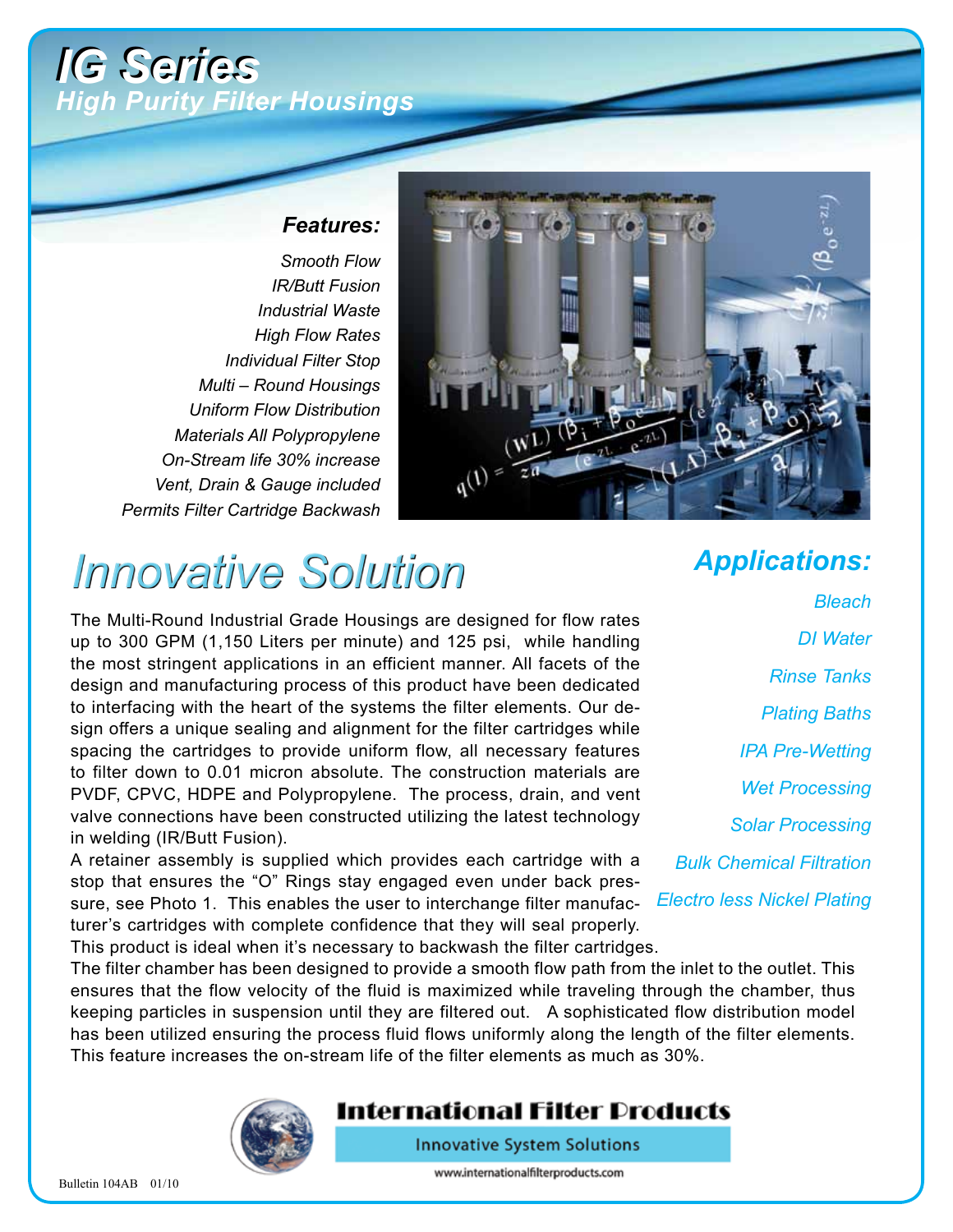### *IG Series IG Series* **High Purity Filter Housing**

Tie Rod Nut (Typ 3 Plcs)

Tube Nut (Filter Stop) (Typ 9 Plcs)

Retainer Plate

*Photograph 1* is an end view of the Retainer Plate Assembly for an IG-12C-9A tube bundle. *Photo 1* illustrates how each filter can be aligned and locked in place using the Tie Rod Nut and the Tube Nut (Filter Stop) on the retainer plate. This feature allows the operator to easily secure each filter quickly and safely.

*Photo 2* demonstrates 1.0" length adjustment available with each filter cartridge. Tie Rod

> *Illustration 1* shows graphically the benefits a uniform flow distribution has. When the filter cartridges are spaced correctly, as shown in *Illustration 2*, the flow goes equally around each filter cartridge. This ensures that the contamination builds uniformly around the filter cartridges fully using all of the filter media in each cartridge extending the on-stream life.



**IG SERIES SPECIFICATIONS TABLE**

*Photo 1- Retainer Plate Assembly (IG-12C-9A)*

| IG SERIES SPECIFICATIONS TABLE |                            |                           |                           |                             |  |  |  |  |
|--------------------------------|----------------------------|---------------------------|---------------------------|-----------------------------|--|--|--|--|
| Chamber<br>Model               | GPH Based on<br>70°F Water | Cartridge No.<br>& Length | <b>Connection</b><br>Size | <b>Shipping</b><br>Wt. Ibs. |  |  |  |  |
| $8C-4-1$                       | 750 - 1200                 | $4 - 10"$                 | 1.5"                      | 34                          |  |  |  |  |
| $8C-4-2$                       | 1200 - 2400                | $4 - 20"$                 | 1.5"                      | 46                          |  |  |  |  |
| $8C-4-3$                       | 2400 - 3600                | $4 - 30"$                 | 1.5"                      | 58                          |  |  |  |  |
| $8C-4-4$                       | 3600 - 4800                | $4 - 40"$                 | 2.0"                      | 70                          |  |  |  |  |
| 12C-9-1                        | 1300 - 2700                | $9 - 10"$                 | 1.5"                      | 72                          |  |  |  |  |
| $12C-9-2$                      | 2700 - 5400                | $9 - 20"$                 | 2.0"                      | 92                          |  |  |  |  |
| $12C-9-3$                      | $5000 - 6500$              | $9 - 30"$                 | 3.0"                      | 112                         |  |  |  |  |
| $12C-9-4$                      | 6200 - 8640                | $9 - 40"$                 | 3.0"                      | 132                         |  |  |  |  |
| 18C-19-2                       | 3400 - 5700                | $19 - 10"$                | 3.0"                      | 200                         |  |  |  |  |
| 18C-19-3                       | 6800 - 11.400              | $19 - 20"$                | 3.0"                      | 235                         |  |  |  |  |
| 18C-19-4                       | 10,250 - 17,100            | $19 - 30"$                | 4.0"                      | 270                         |  |  |  |  |

The inlet and outlet connections for 8C, 12C and 18C filter chambers come standard with ANSI flanges. To determine pressure drop, first

222 Filter Receptacle

1.0" Adjustment

obtain the correct pipe size from the *IG Series Specifications Table*

and the *Model No.* Then use that information to get the pressure drop from *Chart 1*.

Other factory flange arrangements, process control valves, control panel and skid mounted arrangements are available upon request.



*Photo 2-Tube Bundle Hardware (IG-12C-9A)*

> *Illust. 2 End View of Filter Bundle*

Filter Plug (Optional)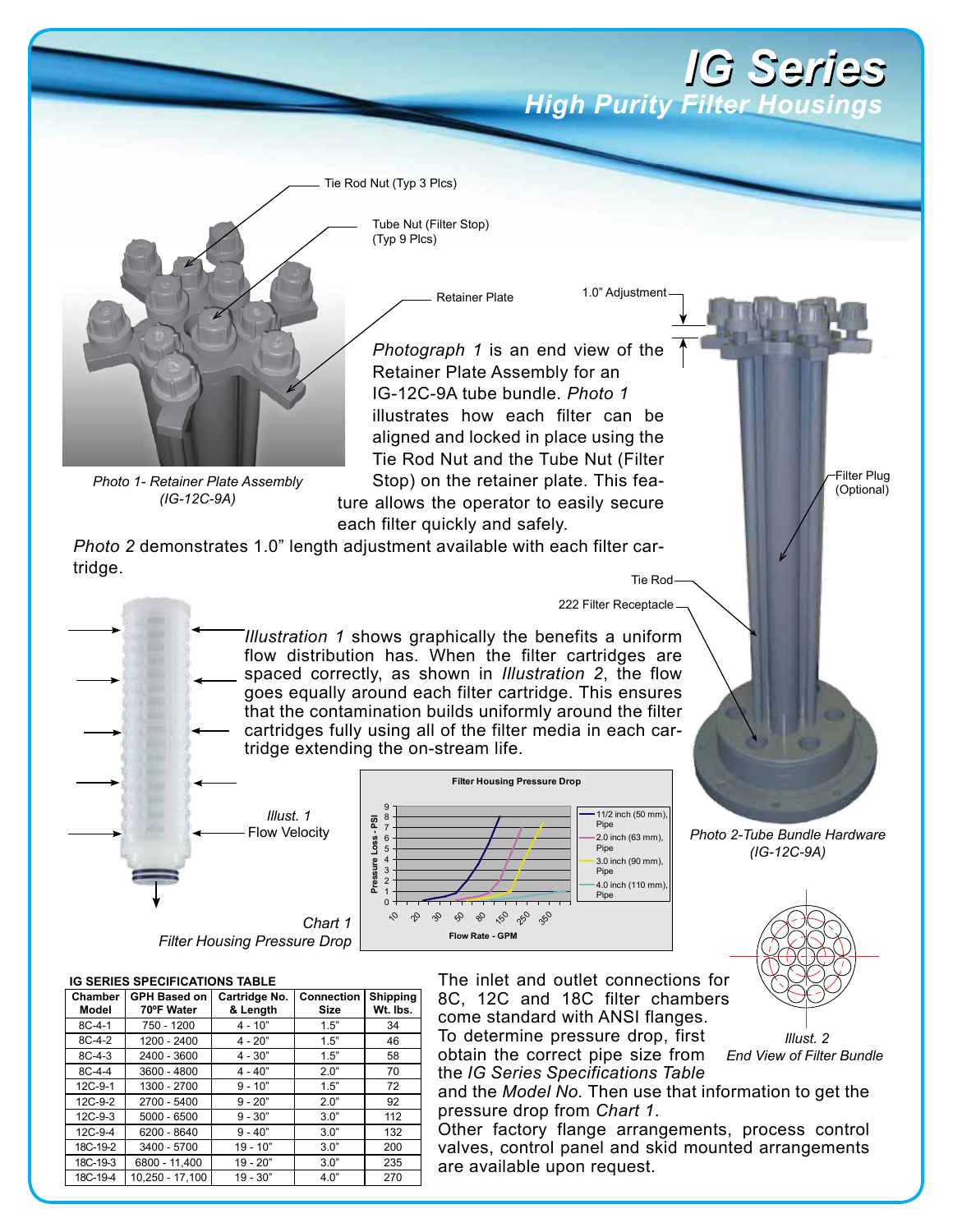## *IG Series IG Series <u>Igh Purity Filter Housings</u>*



All series IG Filter Housings are specifically designed to accommodate cartridge tolerances of +/- 0.75 in length to ensure proper interface with all existing filter manufacturer's cartridges available in the market. Although the major manufacturers of cartridges offer many styles and codes, at least one style will fit the IG chamber, Consult factory for verification. The process, drain and vent valve connections have been constructed utilizing the latest technology in welding (IR/Butt Fusion).

IFP's staff engineers are leaders in their respective fields, each having published in industry recognized magazines, presented technical papers and hold numerous patents. Our engineering staff is friendly and willing to solve problems that others have abandoned. We offer complete filtration systems, an example of an advanced system would have multiple IG Series Filter Vessels arranged in parallel with pre and final filtration, ancillary piping, automated valves, computerized controlls with variable functions of time and pressure, see Schematic 1.

Contact us for additional information regarding advance capabilities and features.